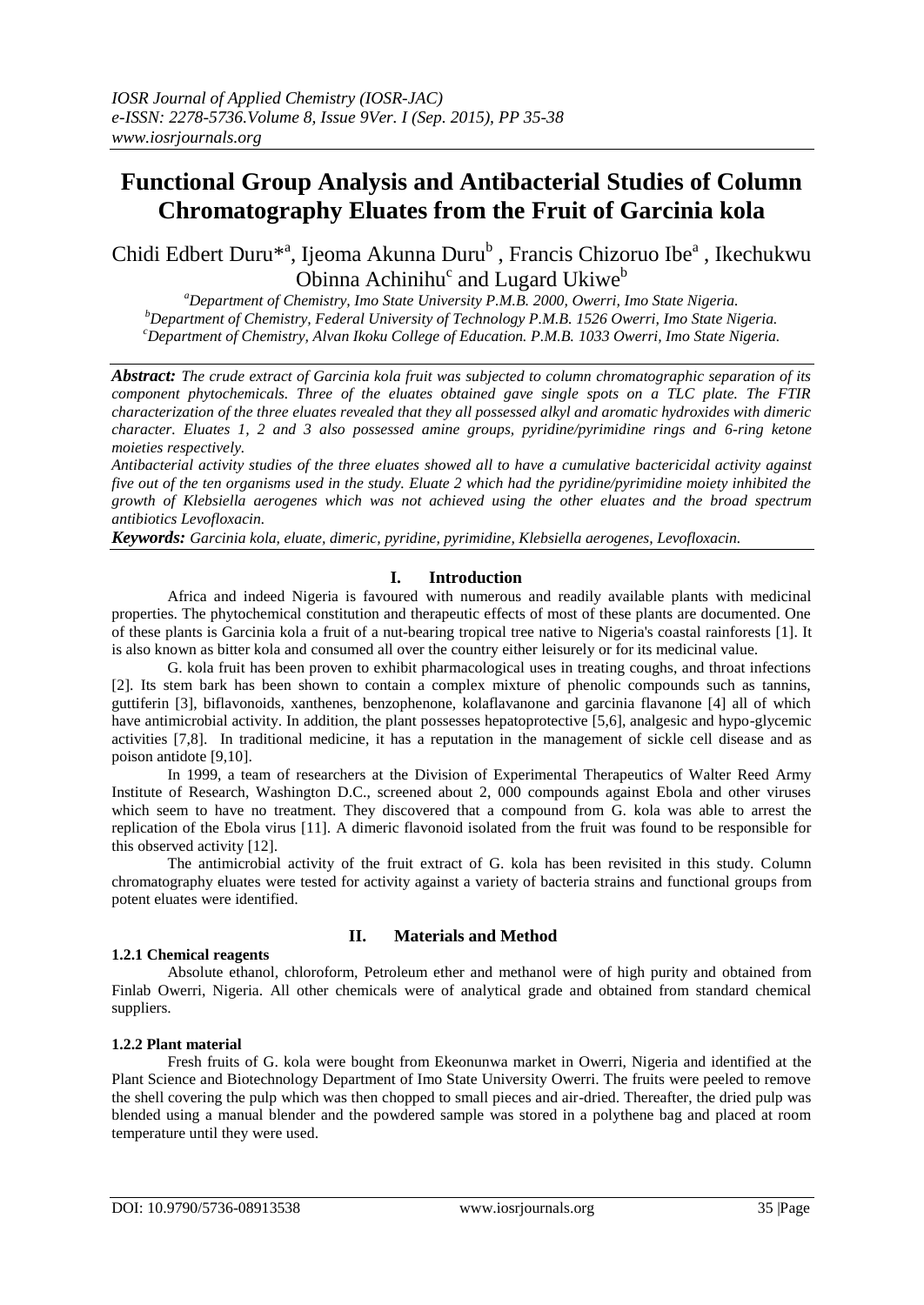# **1.2.3 Preparation of fruit extracts**

Hundred grams (100 g) of powdered fruit sample were weighed in a 500 ml beaker and 300 ml of absolute ethanol (98 %) was added to the beaker containing the powdered sample and left to stand for 72 h at room temperature. Thereafter, the mixture was filtered with a white cotton cloth, and then refiltered using a Whatman filter paper (No. 1). The filtrate was concentrated to a gel form at  $35^{\circ}$ C using a water bath. The concentrated extract now dark brown in colour, was partitioned in 1:1 chloroform-water mixture in a separatory funnel. The lower chloroform layer was collected and allowed to dry at room temperature. It was stored in a refrigerator until required.

# **1.2.4 Column Chromatographic Separation**

The column was packed with silica gel  $60 - 200$  mesh using the slurry method. 1 g of the chloroform extract was redissolved in 20 ml of chloroform and 10 g of silica gel was added and mixed thoroughly with the plant matter. The system was then allowed to dry to a free flowing powder. It was then introduced into the loaded column and eluted with 200 ml each of the following solvent mixtures: Petroleum ether-Chloroform (1:0, 9:1, 4:1, 7:3, 3:2, 1:1, 2:3, 3:7, 1:4, 1:9 0:1 v/v) and Chloroform-Methanol (9:1, 4:1, 7:3 v/v). The eluting solvent was collected at 100 ml volumes and each allowed to evaporated to about 5 ml volume at room temperature to concentrate any eluted compound. Each concentrate was then spotted on TLC plates. After developing the plates, eluates that gave a single spot were characterized and screened for antimicrobial properties.

# **1.2.5 Characterization of Eluates**

Eluates were analysed at National Research Institute for Chemical Technology (NARICT) Zaria Nigeria, using FTIR- 8400S Fourier Transform Infrared Spectrophotometer by SHIMADZU.

# **1.2.6 Test Organisms**

The bacteria strains used for this study were collected from the microbiology Department of Federal Medical Center Owerri. The bacteria strains were cultured and maintained as described by Cruickshank et al [13]. The isolates were identified using biochemical methods as described by Holt et al [14]. The bacteria strains were identified to be Bacillus spp, Clostridium perfringens, Escherichia coli, Proteus mirabilis, Streptococcus pyogenes, Staphylococcus aureus, Psuedomonas aeruginosa, Streptococcus agalactiae, Enterococcus faecalis and Klebsiella aerogenes.

# **1.2.7 Antimicrobial Activity Studies**

The elutes with single spots on TLC plates were allowed to dry at room temperature. Each was then redissolved using five drops of dimethyl sulphoxide (DMSO) and concentrated to 10 mg/ml before been applied on sterile filter paper discs which were allowed to dry. 0.2 ml of a 24 h broth culture of each of the bacteria species were spread on the surface of gelled sterile Muller-Hinton plates. The paper discs adsorbing different eluates were placed at different areas on the surface of each plate. The plates were incubated at 37 °C for 24 h. The diameter of the growth free zones around the respective discs were measured and recorded. Levofloxacin which inhibited the growth of most of the studied organisms was used as control.

# **III. Results and Discussion**

Column chromatography eluates after spotting on TLC plates and developed, gave three isolates with single spots on the plates. Their order of elution, eluting solvent mixtures, colour and functional groups of these isolates are summarized in table 1.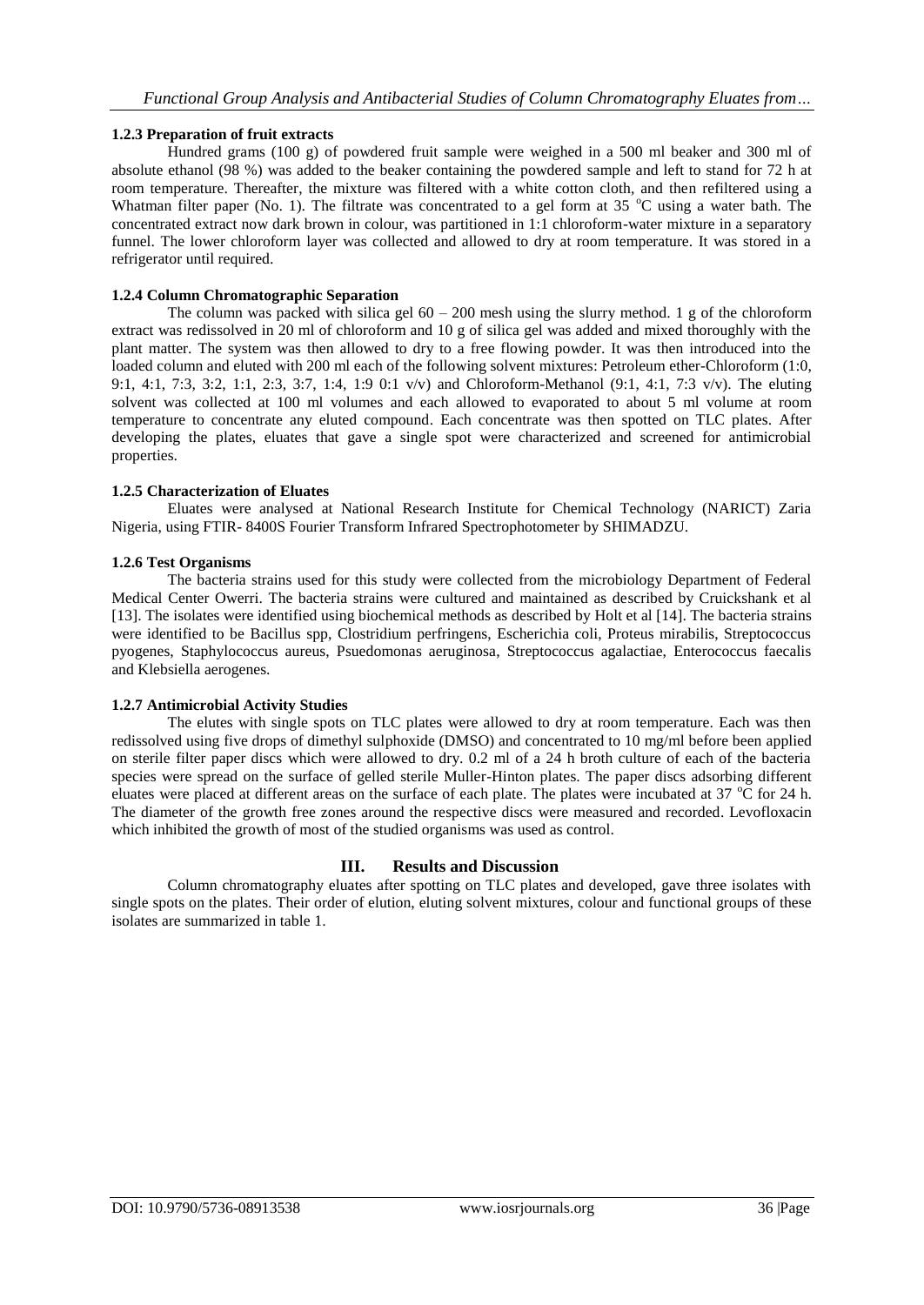| Order of<br><b>Elution</b> | <b>Solvent Mixture</b>             | <b>Colour of Eluate</b> | <b>Absorbance Range</b><br>$(cm^{-1})$ | <b>Relative</b><br><b>Intensity</b> | <b>Functional Group</b>                                                |
|----------------------------|------------------------------------|-------------------------|----------------------------------------|-------------------------------------|------------------------------------------------------------------------|
| 1                          | Petroleum ether 1:0                | Cream                   | 3595-3425                              | w,br                                | R-OH, Ar-OH,<br>Dimeric (having<br>intramolecular<br>hydrogen bonding) |
|                            |                                    |                         | 1660-1610                              | w                                   | Amino acid<br>containing NH <sub>2</sub><br>group                      |
| 2                          | Petroleum ether-<br>chloroform 4:1 | Yellow                  | 3595-3425                              | s.br                                | R-OH, Ar-OH,<br>Dimeric (having<br>intramolecular<br>hydrogen bonding) |
|                            |                                    |                         | 1650-1580                              | m                                   | Pyrimidines,                                                           |
|                            |                                    |                         |                                        |                                     | Quinolines                                                             |
| 3                          | Chloroform 1:0                     | Orange                  | 3595-3425                              | m.br                                | R-OH, Ar-OH,<br>Dimeric (having<br>intramolecular<br>hydrogen bonding) |
|                            |                                    |                         | 1695-1660                              | s                                   | 6-ring ketone<br>O                                                     |

**Key:**  $\mathbf{br} = \text{broad}, \mathbf{m} = \text{medium}, \mathbf{s} = \text{strong}, \mathbf{w} = \text{weak}$ 

Alkyl and aromatic compounds with hydroxyl groups abound in natural products. The absorbance of 3595-3425 cm<sup>-1</sup> in the spectra of the three eluates showed their presence in all the fractions and exhibiting a dimeric character. The existence of a dimeric flavonoid has earlier been shown to be found in the fruit of G. kola [12].

Eluate 1 gave a weak absorption peak at the range of  $1660-1610 \text{ cm}^{-1}$  for an amine derivative. Eluate 2 gave a medium absorption peak within the range of 1650-1580 cm<sup>-1</sup> indicating the presence of pyridines and/or quinolines existing independently or as moieties of larger compounds. The presence of 6-ring ketones in eluate 3 was shown by a strong absorption peak at the range of 1695-1660 cm<sup>-1</sup>. This ketone ring is likely to be a part of a flavonoid compound.

The results obtained from the antimicrobial activity tests of the isolates are summarized in table 2.

| <b>Microbes</b> | Diameter of Zone of Inhibition (mm) |               |                |                      |
|-----------------|-------------------------------------|---------------|----------------|----------------------|
|                 | Eluate $1(10$                       | Eluate $2(10$ | Eluate $3(10)$ | Levofloxacin<br>(20) |
|                 | mg)                                 | mg)           | mg)            | mcg)                 |
| Bacillus spp    |                                     |               |                |                      |
| C. perfringens  |                                     |               |                | 6                    |
| E. coli         |                                     |               |                | 6                    |
| P. mirabilis    |                                     |               |                |                      |
| S. pyogenes     |                                     |               |                |                      |
| S. aureus       |                                     | h             |                |                      |
| P. aeruginosa   |                                     |               |                |                      |
| S. agalactiae   |                                     |               |                | 6                    |
| E. faecalis     |                                     |               |                | 16                   |
| K. aerogenes    |                                     |               |                |                      |

**Table 2: Antimicrobial activity test results of isolates from Garcinia kola fruit**

Eluate 3 was active only on the organism S. agalactiae which was resistance to the other two eluates used in the antibacterial study. This organism was however more sensitive to the control drug Levofloxacin even though eluate 3 was at higher concentration. The antibacterial activity of eluate 3 might be viewed from the 6 ring ketone found in its scan. The lactones are the likely relatives of this observed family and are found in